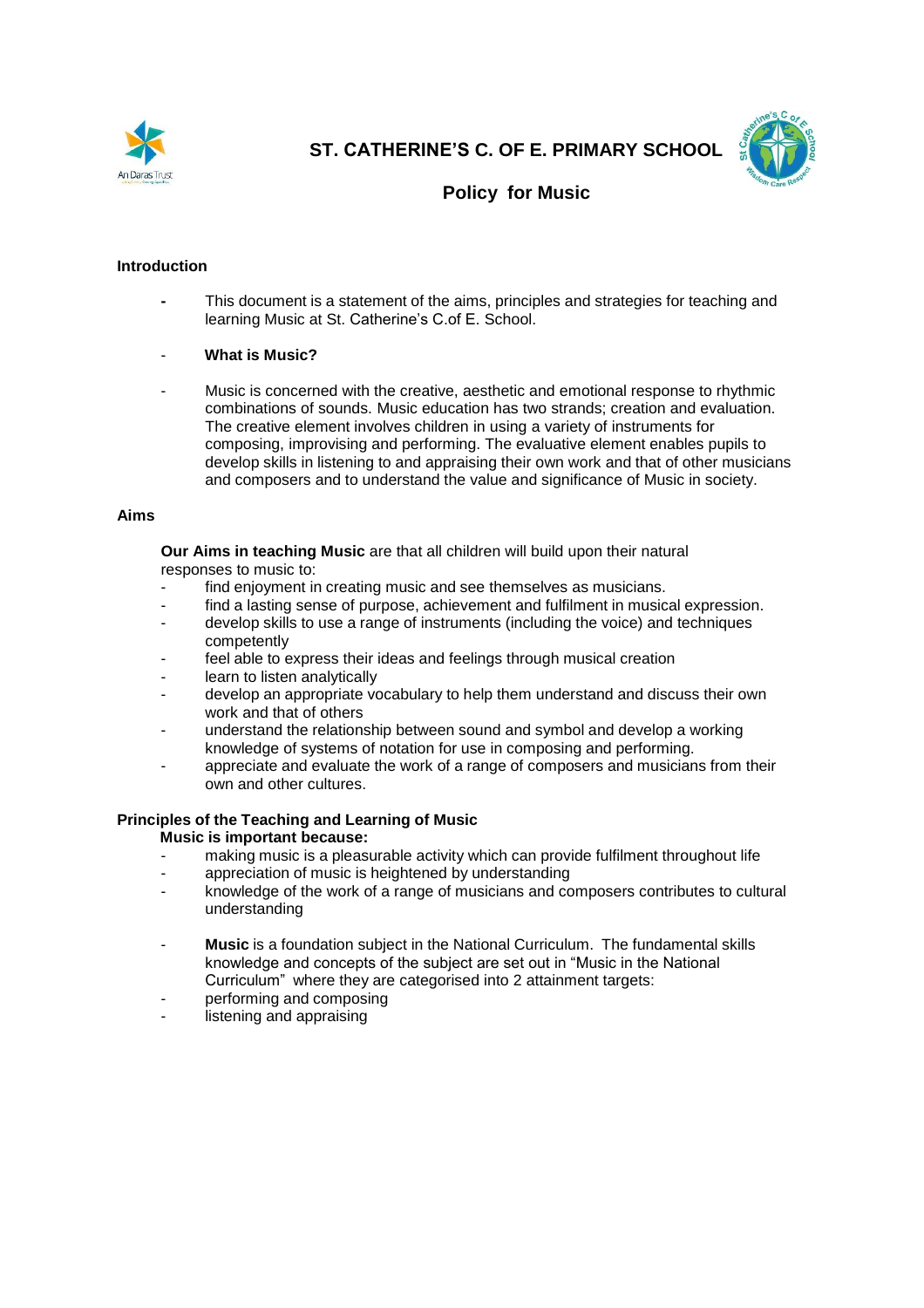# **Strategies for the Teaching of Music**

**The Music Curriculum is organised** as part of an integrated approach to learning wherein wherever possible the teaching of music is integrated into topics followed in classrooms. The Charenga Scheme of work has been adapted to fir our schools curriculum and is implemented throughout the school.Music is also taught as an integral part of the Music, Art, Dance and Drama Scheme of work for Literacy A thematic approach is also adopted in Reception and Nursery whilst following Early Learning Goals.

**The Predominant mode of Working in Music** is co-operative group work although individual work and class teaching are used where appropriate. Within this structure

- groups are usually of mixed ability
- relevant discussion is encouraged.

#### **Music is Taught through a combination of direct teaching and integrated activities**

- class teachers deliver music lessons and develop children's skills in listening and appraising .
- pupils have 20 minutes listening activities and singing practice timetabled each week.
- extra-curricular activities music teaching is offered for guitar, keyboards, violin, cello and drumming. A school choir is run during the year.
- Cornwall Music Services teachers deliver music lessons focused on playing instruments, reading and recording musics

## **Support Staff are used in Music** to assist

- in the classroom by supervising group activities
- on outings and visits to concerts (in and out of school) and other productions
- in providing other help, such as demonstration of specialist instrumental skills.
- in the preparation of activities, e.g. introductory work with hearing impaired children.

**Pupils with Special Needs** are often able to find areas of strength in Music. They include:

- pupils with learning difficulties who are given extra opportunities for musical development and performance
- pupils with particular ability and flair for Music who are extended through more challenging activities.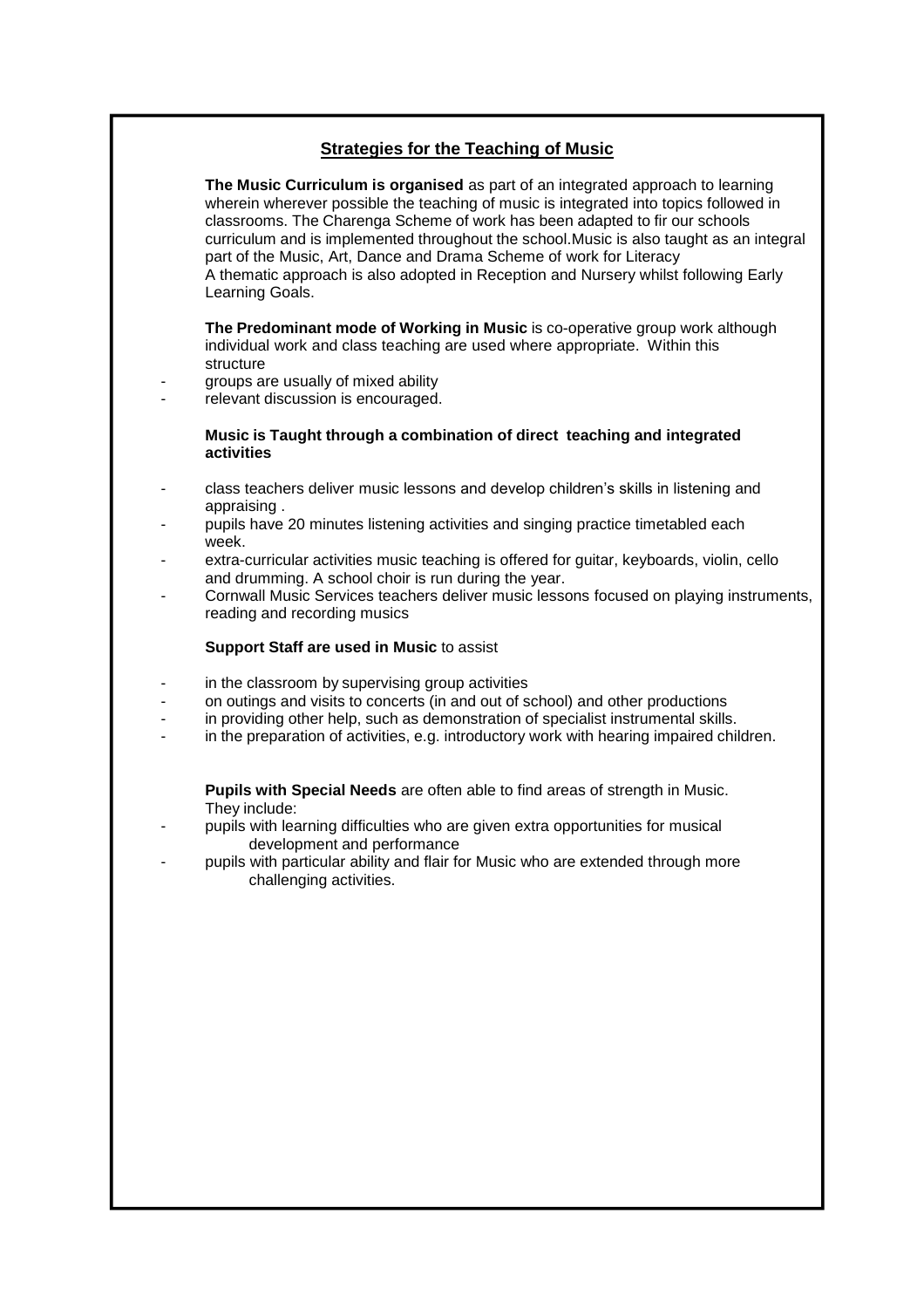### **Homework** is occasionally used to support Music through tasks such as

- library research into our diverse musical heritage
- bringing instruments, taped music or other artefacts from home into school.

**Visitors to the School** enrich the Music curriculum. They include

- instrumental groups (brass, woodwind, strings)
- production troupes and workshops from a variety of cultures.

**The Emphasis in our Teaching of Music** is on learning through doing and we aim to help each child achieve competence and control in

- movement
- singing
- using body percussion
- making and classifying sounds
- distinguishing pitch, dynamics, duration, tempo, form, timbre and texture
- using instruments
- listening and responding
- using a variety of forms of notation.

### **Excellence in Music is celebrated** in performance including

- annual large scale performances, e.g. at Christmas and Harvest time which give each child an opportunity to participate
- smaller scale performances of groups or individuals in class or school assemblies
- performances of the extra-curricular recorder group in assembly
- performances in the Nursery at Christmas and Harvest time. participation in community events such as Charles Causley celebrations and Launceston Town Band concerts.

# **Strategies for Ensuring Progress and Continuity**

**Planning in Music** is a process in which all teachers are involved, wherein

- the foundation for curricular planning is the Whole School Development Plan, developed through a process of collaboration between staff, and approved by governors
- a cycle of topic plans is drawn up by staff in Key Stage groups and is carefully balanced to ensure full coverage of the National Curriculum.
- a progression through the stages of learning in Music is monitored by the Music subject leader to ensure continuity and progress
- Long, medium and short term planning is monitored by the head teacher and Music subject leader.

The Music subject leader is Mrs. Sally Powell.

# **The Role of the Music subject leader** is to

- take the lead in policy development and the production of schemes of work designed to ensure progression and continuity in Music throughout the school
- co-ordinate extra-curricular activities where these are offered
- support colleagues in their development of detailed work plans and implementation of the scheme of work and in assessment and record keeping activities
- monitor progress in Music and advise the head teacher on action needed
- take responsibility for the purchase and organisation of central resources for Music
- keep up-to-date with developments in Music education and disseminate information to colleagues as appropriate